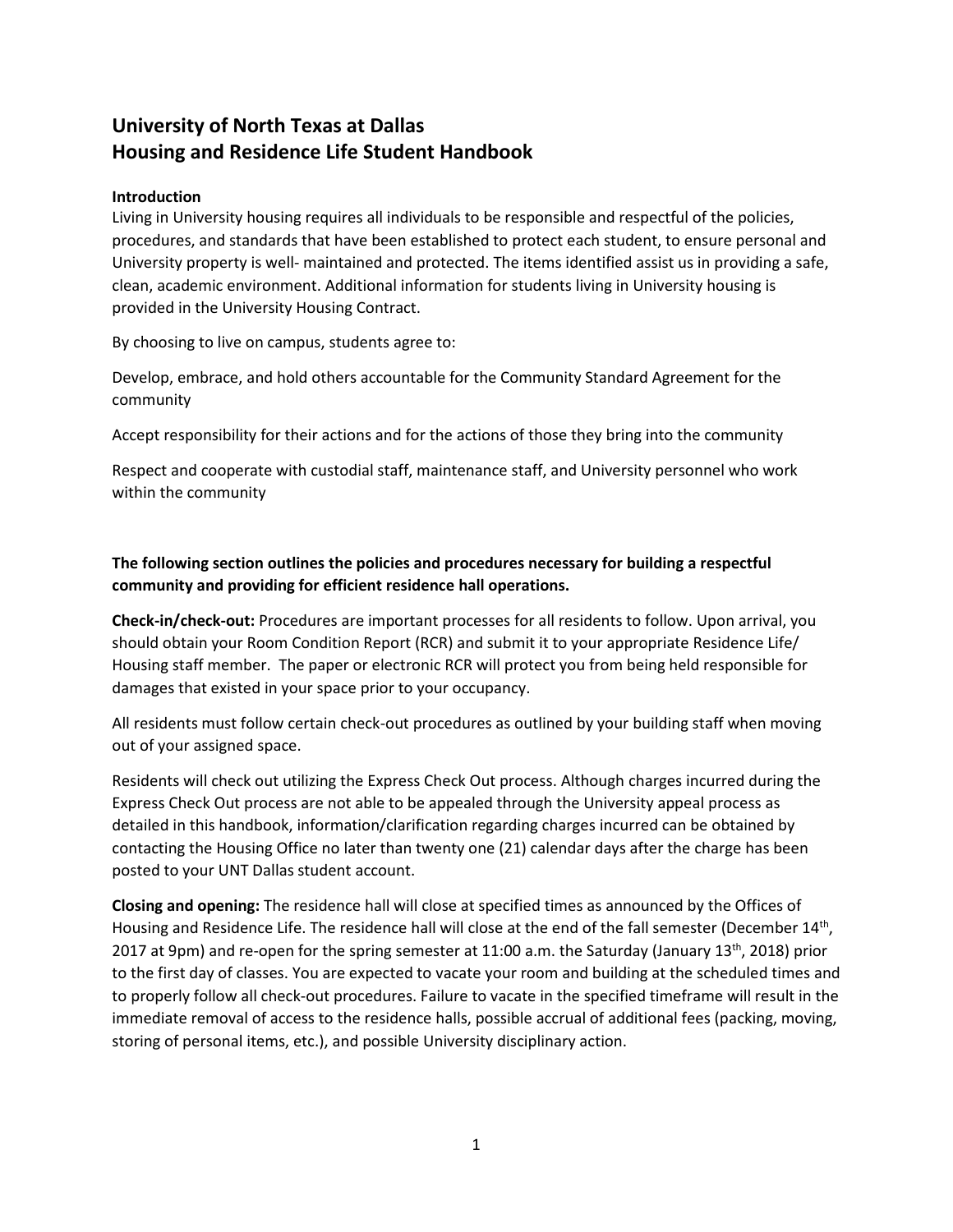**Common-area space:** (lounges, hallways, kitchen, gym) is for the use and enjoyment of all residents. Common-area spaces are frequently used for individual studying, group study sessions, and occasionally for classes. Located in various lounges are pool table, televisions, microwave oven, ping-pong table, kitchenettes, and study areas. Residents are responsible for the day-to-day upkeep of these areas; therefore, student cooperation in maintaining a clean atmosphere is appreciated. Lounge furniture, cushions, or any University property must not be removed from common-area spaces.

**Community damage:** Is damage done to public areas that would not be considered individual room damage. The public-area losses or damages that are preventable (such as broken windows, stolen furniture, light fixtures, and elevator vandalism) and are not assignable to individuals will be billed in equal amounts to the floor or building community, or as determined by building staff. It is the responsibility of all residents to be aware of their environment and to hold students who vandalize property accountable.

**Personal property insurance:** The University assumes no responsibility for damage to personal property due to fire, theft, water leaks, interruption of utility service, or other causes. Residents are strongly encouraged to consider purchasing personal property insurance to cover loss or damage to personal property or facilities.

**Repairs and custodial services:** Are provided by Facilities. If your room needs a repair, you may submit a work order online. Reporting common-area maintenance problems to your building staff will keep your lounges, common areas, and hallways in top condition. If an emergency repair is needed (such as an overflowing toilet), report it to the first person you can reach, in the following order: your building staff; your service desk; the Resident Assistant on duty from 7 p.m. to 8 a.m., and all day throughout weekends; Residence Hall Coordinator; or the Housing Office, open weekdays from 8:30 a.m. to 5 p.m. at 972-338-1776. If none of these options are available, call Campus police at 972-338-3009.

**Room changes and swaps:** Are allowed according to established guidelines. Residents are encouraged to work out any difficulties they have with their roommates directly and proactively. If, however, a situation arises where irreconcilable conflicts exist, a room change might be possible during the established room-change period. Residents with roommate problems should contact their RA first and then complete the proper paperwork prior to the move. Room changes are not allowed during the first two weeks of each semester so that staff may complete accurate rosters and so that roommates will not request changes based on initial impressions.

Room swaps are allowed only when the proper paperwork is completed and approved by the respective Housing and Residence Life professional staff.

**Room Damage:** Room damage charges will be assessed once you have moved out of your space. The final assessment/walk-through of your space to determine room damage charges will be conducted by staff members of the Offices of Housing and Residence Life after you have moved out of your space. This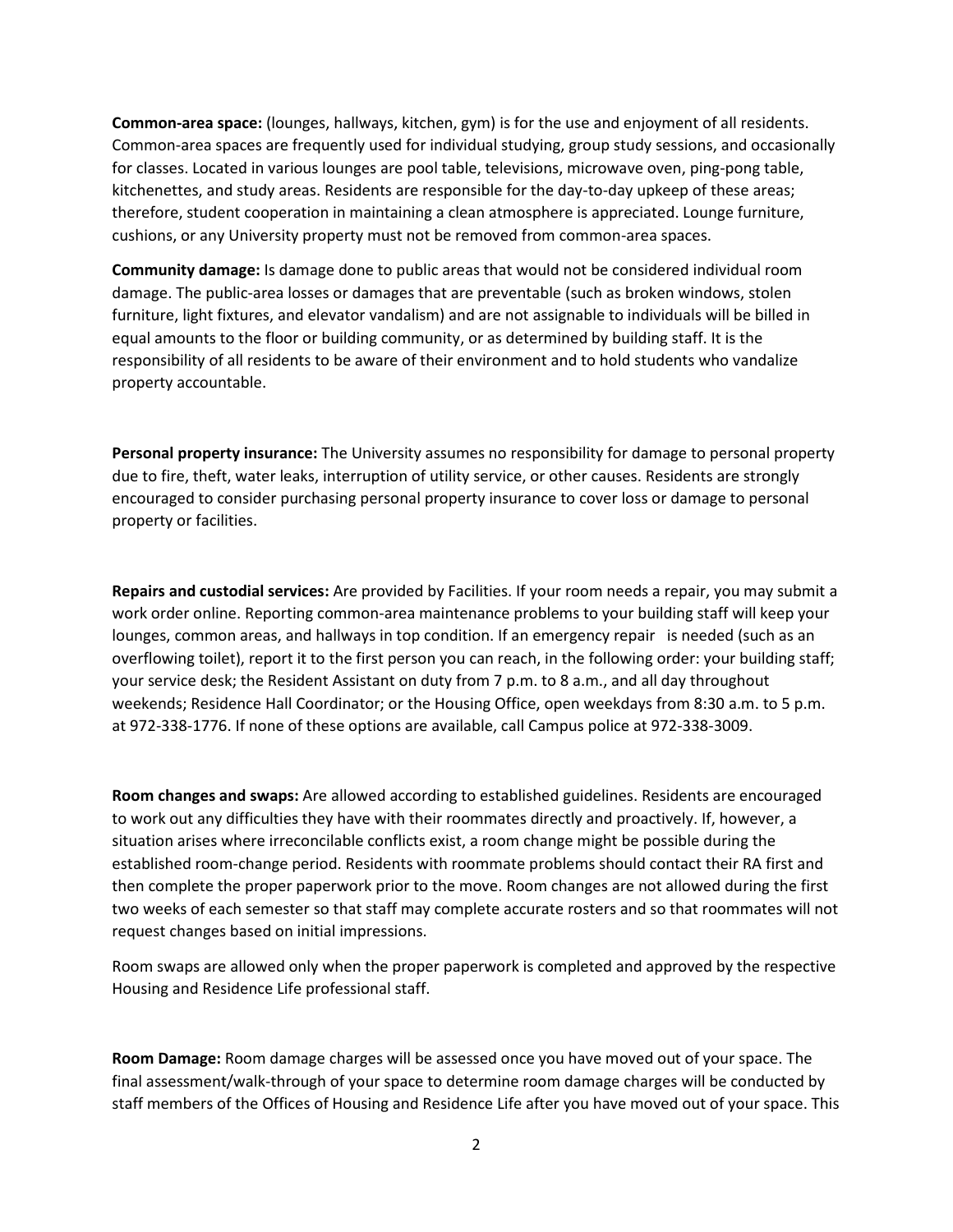assessment/ walk-through will be conducted before any other entity/person takes occupancy of your vacated space. Although charges incurred during the Express Check Out process are not able to be appealed through the University appeal process as detailed in this handbook, information/clarification regarding charges incurred can be obtained by contacting the Housing Office no later than twenty one (21) calendar days after the charge has been posted to your UNT Dallas student account.

Each resident is responsible for damages beyond normal wear and tear in your own space as well any charges assessed through community damage charge process. This includes, but is not limited to, damage to painted walls caused by the use/removal of adhesive products. You will be billed for any cleaning needs that result from inadequate cleaning or excess trash being left behind after moving out of your space.

**Room Entry:** Room entry and safety inspections will occur periodically. The University balances the right to privacy of the resident students with the responsibility to maintain a safe environment for all students and staff in the residence hall. The University will take all reasonable steps to ensure the residents of a room or receive adequate notice prior to entry by University personnel for the purposes of verifying occupancy, repair, inventory, construction, and/or inspection. The University also reserves the right to enter a residence room without notice, for responding to real or reasonably perceived health and safety emergencies, and/or to ensure evacuation during fire alarms and/or during vacation periods. University personnel also have the right at any time to respond to situations where there is a reasonable suspicion that a violation of the law or University policies is occurring or has occurred inside a particular room. Under such circumstances, it is not necessary that the room's resident(s) be present; nor will a resident's refusal, either verbal or physical, prevent an entry or inspection. By entering into the University Housing Contract, the student consents to room entry and inspection under those circumstances indicated. Residents will be given 72 hour notice of or staff entering spaces for health and safety checks.

**Storage:** for all personal belongings, including luggage, is limited to the student's room. The Housing Office will dispose of all items not properly claimed and assumes no responsibility for belongings left in the residence hall. The Housing Office reserves the right to remove and store possessions left on the premises after term of residency ends, at the resident's expense.

**Animals:** With the exception of service animals and emotional support animals, fish are the only animals permitted in student rooms. Service animals and support animals that reside in the residence hall must be registered with the Office of Disability Services. Proper documentation will be required for registration. Non-service animals, including mammals, birds, insects, reptiles, turtles, arachnids, crustaceans, and amphibians are prohibited. Aquariums must be unplugged during semester breaks.

**Appliances:** Appliances are permitted as long as they pose no undue safety risk, include no exposed heating elements, or do not unnecessarily over utilize building utilities. Appliances that create undue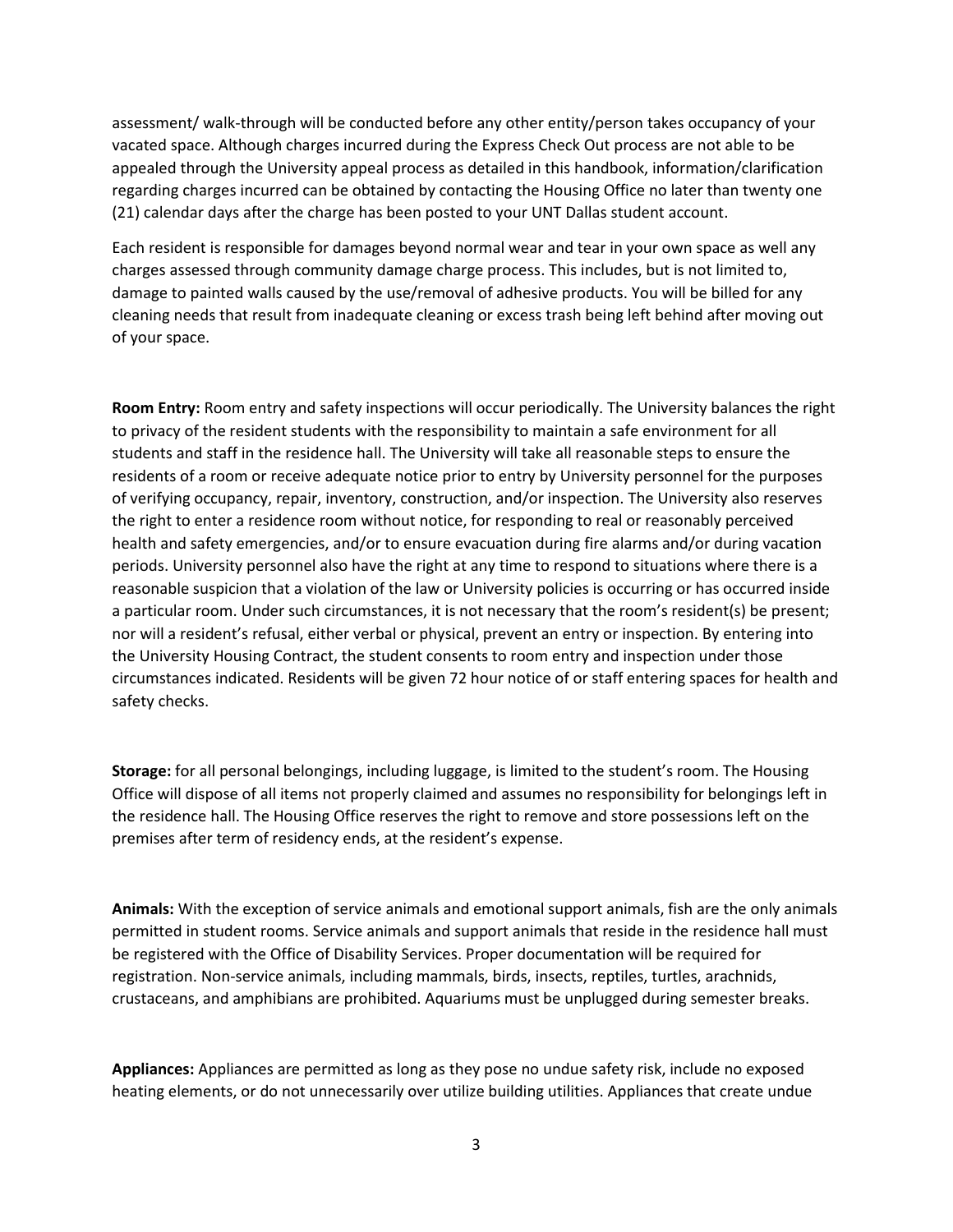safety risks are not permitted within the residence hall. The University reserves the right to require the use of Energy Star rated appliances. Appliances should be no more than 1000 WATTS. Each room in allowed 2400 total WATTS.

| <b>APPROVED APPLIANCES IN ROOM</b>                                                                                                         | PROHIBITED APPLIANCES IN ROOM                  |
|--------------------------------------------------------------------------------------------------------------------------------------------|------------------------------------------------|
| Small Refrigerator                                                                                                                         | George foreman type grills                     |
| Small Microwave                                                                                                                            | Sandwich Grills                                |
| <b>Small Oscillating Fans</b>                                                                                                              | <b>Rice Cookers</b>                            |
| Electric Space heater with auto turn off and tip<br>over safety (should not be more than 1000<br>WATTS)                                    | Coffee Pots (can be used in community kitchen) |
| Hair dryers, curling irons, straighteners, and irons<br>(must always be unplugged when not in use or<br>when the resident leaves the room) | Hot Plates of any kind                         |
|                                                                                                                                            | Any appliance with exposed heating element     |

**Candles/Scent Producers:** Candles/open flames/incense are considered extremely dangerous due to the potential of fire and are prohibited. Unburned candles or incense sticks are also not permitted. Students may not create open flames of any kind for any reason in any University housing facility location. Grills cannot be used in or near the residence hall. All violations of this policy are considered to be serious as open flames pose the largest single safety threat to University housing facilities.

**Elevators:** It is expected that the elevators will be used properly. Overloading (too many occupants), jumping or swaying in elevators, or the misuse of elevator equipment is a serious safety risk and is strictly prohibited. Costs associated with misuse will be charged to the community or the individual(s), if known at market rate for repairs. Residents must operate elevators in a safe manner and are prohibited from engaging in the following activities:

- Prying elevator doors open or jumping inside the elevator.
- Loading more than approved capacity in elevator.
- Sounding emergency alarms and making emergency stops in non-emergency situations.
- Evacuating people from the elevator without trained personnel. Students and guests who are trapped in an elevator are expected to sound the alarm and wait for help. Residents and guests must not attempt to evacuate an elevator without the assistance of emergency personnel.

**Furniture:** Upon checking out, students are required to return furniture to its original configuration. Water beds are not permitted inside the residence hall at any time. All University-issued furniture must remain in designated room and is not to be taken outside.

Halogen-bulb lamps have been the cause of multiple residence hall fires around the country. To promote the safety of students living in residence halls, torchiere halogen-bulb (i.e., floor lamps) lamps are not permitted in the residence hall.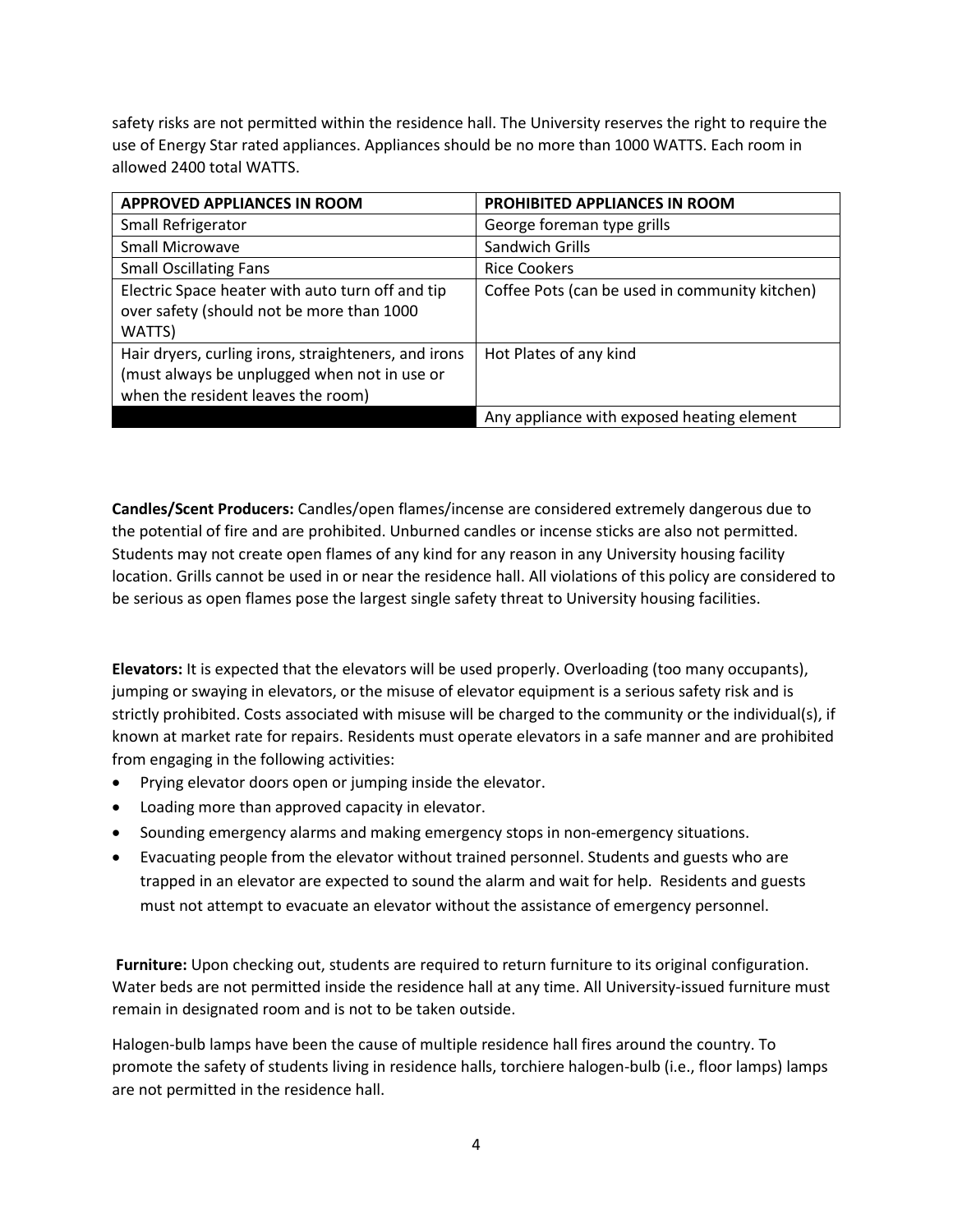**Guests:** Residents may have guests of the opposite sex in their resident rooms, in the hallways, and on the wings during designated guest visitation hours provided they secure the consent of their roommate(s) and comply with all guest policies. Because a resident should feel safe and comfortable in his/her own room, a resident's request for any guest to leave his/her room, regardless of the guest's sex, must be honored, even if the request is made during visitation hours. Guest visitation hours (7am to 12am) The spirit of this policy should be upheld irrespective of sexual preference and regardless of the sex or gender of the guest. Any guest who intends to stay longer than three consecutive nights or for more than a total of seven nights each semester must obtain prior written permission from Residence Life staff. Cohabitation is not permitted in University residence hall. The University reserves the right to remove guests from campus who are found in violation of policy.

#### **Overnight Guests**

- In all cases of overnight guests, roommates should discuss the upcoming visit(s) and set guidelines prior to the guest's stay. If there are problems, it is the responsibility of the roommate who is unhappy with the situation to enlist the RA to assist in finding a resolution to the problem.
- A maximum of one guest is allowed in a room on a given night.
- If a resident wishes to have a sibling or child who is a minor stay overnight the resident must obtain the consent of the Office of Housing and Residence Life, and a letter of consent from the parent or guardian. Emergency contact information of the minor must be provided to the Housing Office.

#### **Guest Expectations**

- Guests should respect residence hall policies at all times and cooperate fully with hall staff.
- Guests must register at the front service desk. Residents are responsible for the behavior of their guests and will be responsible for any damages their guests cause.
- Guests must enter and exit through the main entrance and are expected to stay in the room they are visiting and not wander the halls.
- Guests need to be accompanied by the resident when entering and leaving the residence hall.

**Keys:** should be in your personal possession at all times. Do not loan out your residence hall keys to anyone. Students should immediately report lost or stolen keys to the Housing Office. Residents will be charged market rate for a standard room lock change, and for replacement of an ACCESS key card. Locks are changed to protect both current and future residents and their belongings. If you drop your keys down the elevator shaft or a sink, you will be held responsible for any resulting maintenance expenses.

The Office of Housing and Residence Life recognize that students will occasionally lock themselves out of their room. The first three lockouts during the academic year will not result in a fine. However, after the third lockout, there will be an incremental fee structure beginning at \$50 for the fourth lockout, \$75 for the fifth, and \$100 for any lockout thereafter. Students should take great care in securing their keys/key card when leaving campus for break periods. Due to the high volume of lockouts during the first 24 hours after a break period, the Housing Office reserves the right to increase the fine up to \$100 for lockouts performed during this period.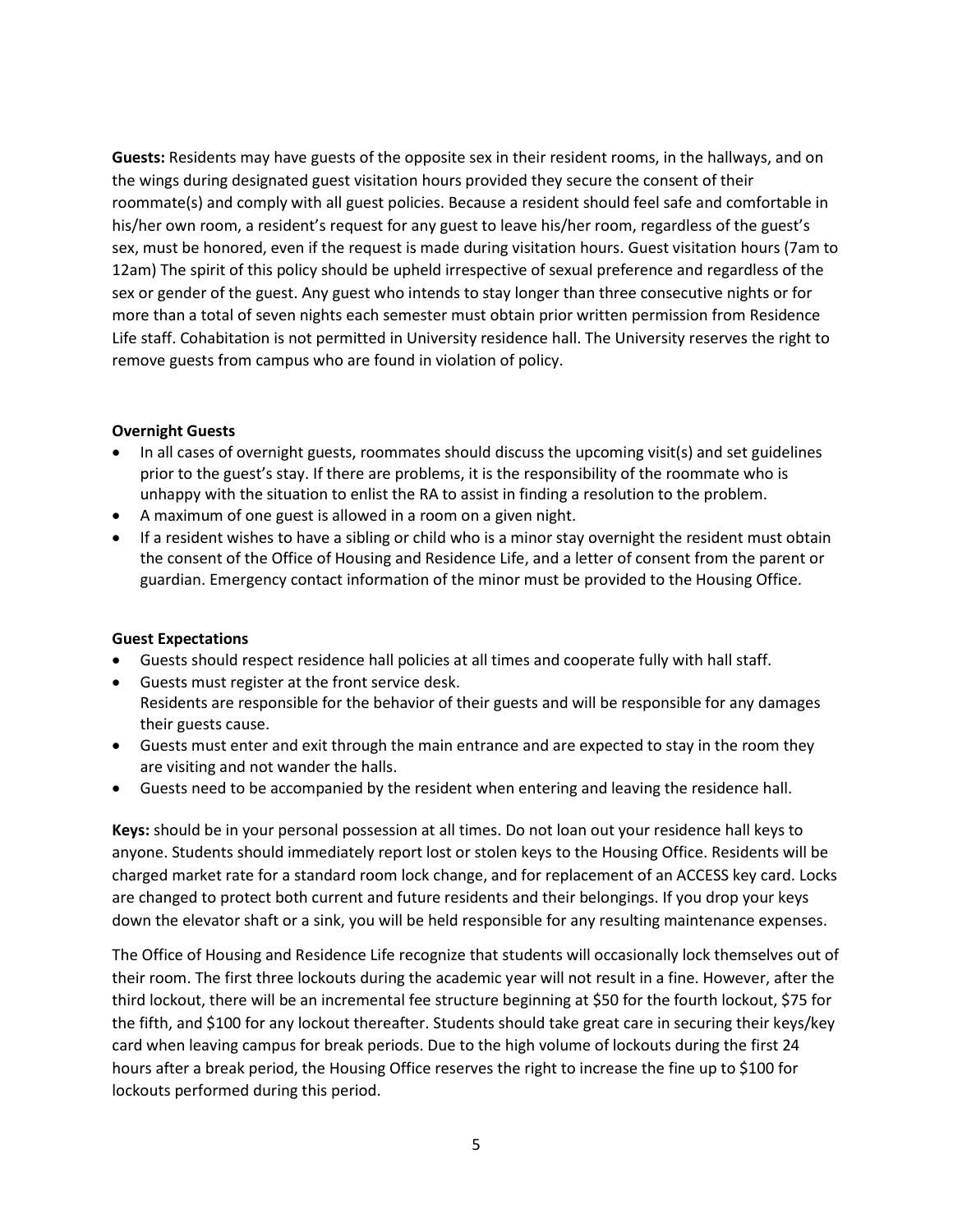**Light fixtures and fire equipment:** (sprinklers and smoke detectors) should never be used to hang things from and must never be tampered with or turned off in any fashion. All room/space fixtures (including but not limited to appliances, electrical outlets and switches, plumbing, and door hardware) are not be removed or altered in anyway.

**Roofs, ledges, and windows:** are not available for use by students or for the placement of a student's belongings. Due to the obvious danger present, disciplinary action may include the maximum disciplinary fine with possible suspension from the University.

**Windows:** Hanging items such as banners or posters outside windows and balconies is also prohibited unless permission from Housing and Residence Life staff is obtained in advance. Any items that face outward and are visible to the general public may not include any mention, either implied or explicit, of alcohol or drugs and must be in "good taste" (at the discretion Housing and Residence Life staff ). Items that contain material and or language that is deemed to be offensive (nudity, foul language, etc.) or degrading to others, either implicitly or explicitly, based on race, gender, religion, sexual orientation, ability, or social class must be taken down. Dropping objects out of buildings (windows, balconies, etc.) is strictly forbidden. Due to the obvious danger, as well as potential for broken windows, the throwing or dropping of anything from University residences is not tolerated.

**Room Numbers/Doors:** Resident room numbers must be clearly visible and unobstructed at all times on all doors for security and safety reasons. Resident room doors cannot be completely covered and must be recognizable as a door to emergency responders. Door handles/hardware, name tags, room numbers, etc., cannot be covered. Paper decorations should not exceed 80 percent of the door. Room doors must remain in the closed position at all times unless (1) a person is actively moving through the doorway in order to gain entry or exit the room, (2) the door can be held open using a Universityinstalled magnetic door hold device, and (3) the room door opens onto an outside corridor.

**Room alterations and decorations:** Decorations for your room consisting of sheets, nets, curtains, or large pieces of material hung or draped from the ceiling and walls is not recommended due to the combustion hazard they present. Pieces of any material covering more than 50% of the total wall or ceiling area or fabric above the bed in any residential space is prohibited. Painting is completed by Facilities personnel or painting contractors. Because a great deal of effort is expended in repainting student rooms, residents are not permitted to paint their rooms. Students will be held responsible for any and all damage done to walls, windows, doors, or furniture. To prevent damage to the painted walls in your space, we encourage the use of push pins, 3M command strips, and blue tape to post items. The use of any other adhesive or hanging hardware, including screws, large nails , or double stick tape is not recommended and often will result in wall damage charges.

**Room and building security:** Propped open exterior doors seriously jeopardize the security of the residents and property within the building. NEVER PROP OPEN ANY EXTERIOR DOOR. The University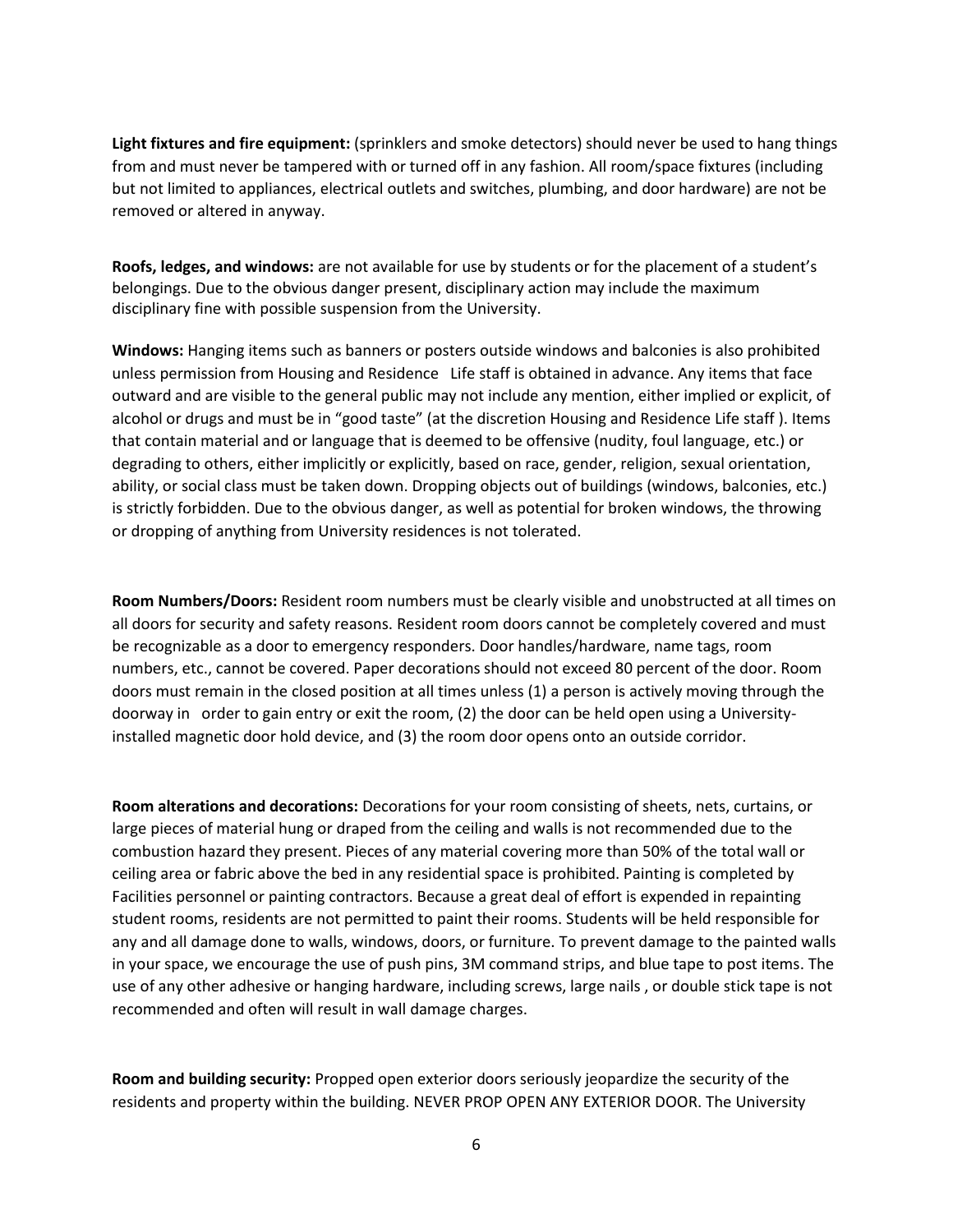reserves the right to fine communities where propped doors are repeatedly found. Entrance into residence hall is by ACCESS card only. Residents should always escort guests into the buildings and should not allow guests to wander the facilities unescorted. Students should be careful to lock their resident room doors and secure their room windows when they are not present, or while sleeping.

**Room Occupancy Limits:** Single room occupant limit is 4 persons. Double room occupant limit is 8 persons. These occupancy limits must be adhered to.

**Smoking:** Smoking and other tobacco products are prohibited from use at all times in University facilities. This includes offices, work areas, classrooms, or residential facilities.

**The following items have the potential to interfere with a reasonable sense of order, structure, and well-being in the residential facilities:**

**Air conditioners:** window air conditioner units are not permitted in University residence hall at any time.

**Amplified musical instruments and drums**: are not permitted due to noise levels. Stereo equipment is permitted; however, the Residence Life staff reserves the right to regulate the sound level and to require that residents remove sound equipment from the residence hall if problems with excess noise persist.

**Bikes**: may be stored in a student's room. Bikes, however, may not be stored in hallways or other common areas within the hall. For safety reasons and to meet fire codes, bikes must not be attached to stairways or exit areas.

**Commercial/business:** use of facilities is prohibited. Students may not use their room, or any University housing facility for commercial/business purposes. This includes use of data and cable TV connections/lines, as well

**Noise/quiet hours:** Pose a common problem when large groups of people live under one roof. Because of this, residents are expected to be considerate of other residents at all times, including respecting others' rights to sleep, to study, and generally, to not be disturbed. Yelling out windows or into buildings is not permitted. Quiet hours (sound level confined to one's room) are in effect from 11 p.m. to 8 a.m. Sunday through Thursday and from 1 a.m. to 8 a.m. Friday and Saturday. All other times are considered courtesy hours, which means students must comply with any request to be quieter. During final exam periods, quiet hours are in effect 24 hours a day.

**Solicitation:** Solicitation that is prohibited includes, but is not limited to, selling products or services, door-to-door collections or campaigning, flier delivery, or posting of materials in facilities owned, operated, or controlled by UNT Dallas, including kiosks, light poles, and in parking lots. Solicitors or tradespeople, including those who may be UNT Dallas students, faculty, or staff, are prohibited from entering the residence hall for the purpose of transacting business and/or campaigning and should be reported immediately to the appropriate building staff members or Campus police.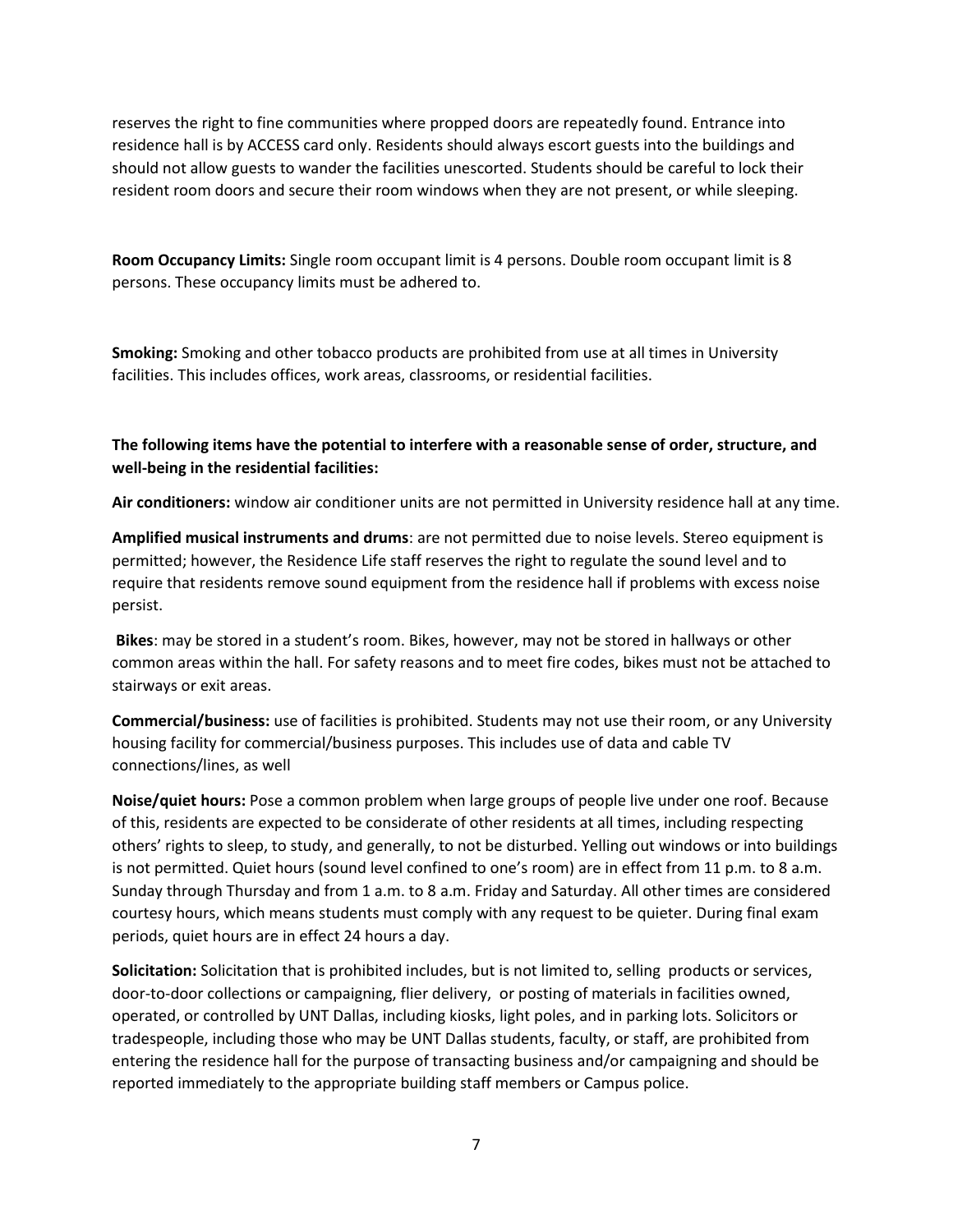**Sports:** in the hall are prohibited due to the potential danger to individuals and property, including safety equipment.

**Theft:** should be reported to Campus Police immediately.

The Resident Assistant should also be notified. The University is not responsible for an individual student's belongings. Each student should insure her or his own property.

**Trash, composting, and recycling:** should be removed from your room daily to assist with cleanliness and pest control issues. These items should be taken outside and placed in the proper containers. Individual trash cannot be dumped in bathroom, community kitchen, lounge, or any community trash containers.

**Vandalism:** refers to misuse of or damage to University property and is strictly prohibited. Vandalism detracts from the physical appearance of student living areas and may also create safety problems. Vandals will be held responsible for their actions and/or the costs of repair/replacement. Students who observe vandalism should make a report to the building staff or Campus Police

### **Posting Within University Residential Facilities**

Advertising events in residential facilities can assist student organizations and University departments maximize exposure by reaching students in the various communities. There are two options for publicizing events in residential facilities, digital flyers on display monitors in each lobby area and/or paper flyers to be posted throughout the hall. While posting of such information can be valuable to organizations and departments, the Office of Housing and Residence Life must also balance the need for equity in posting, as well as ensuring enough lead time for staff to post materials. It is for this reason the following guidelines have been provided. To ensure posters are placed on appropriate surfaces, all postings will be hung and removed by staff members of the Office of Housing and Residence Life. Students or departments may not gain access to residence hall in order to post or remove postings. Staff will attempt to post in the most visible locations, but specific posting locations cannot be guaranteed.

#### **Building Evacuations and Fire Safety:**

The following standards are for the safety of all resident and non-resident students. Violation of these standards is also punishable by local and state law.

#### **In the Event of a Fire**

If you smell smoke or detect a fire, activate the nearest alarm and call 911 immediately from a safe location on or off campus. Before opening any door, use the back of your hand to see if it is hot. If it is hot, leave it closed and stuff wet towels or clothes in the cracks and open a window. If the door is not hot, open it slowly and be prepared to close it quickly if necessary. Exit the building cautiously and carry a blanket or towel to protect you from flames and smoke. Do not use elevators. If you see or smell smoke in a hall or stairway, use another exit. If you have knowledge of what may have caused a building evacuation, please immediately notify University staff.

#### **Evacuation Alarms**